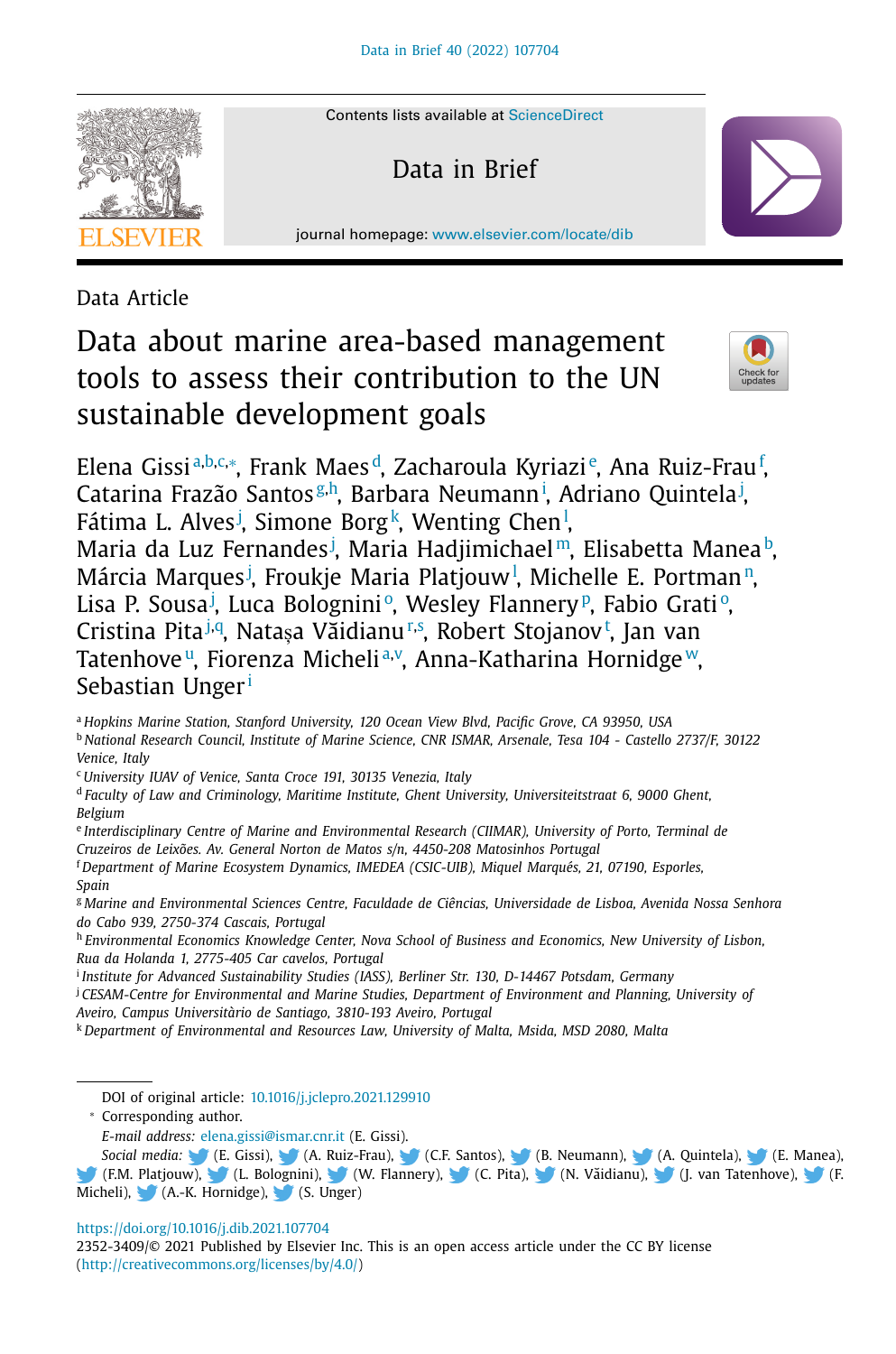<span id="page-1-0"></span><sup>l</sup> *Norwegian Institute for Water Research, Gaustadalléen 21, NO-0349 Oslo, Norway* <sup>m</sup> *Independent Researcher, Nicosia, Cyprus*

<sup>n</sup> *Technion – Israel Institute of Technology, Kiryiat HaTechnion, Haifa 32000 Israel*

<sup>o</sup> *National Research Council (CNR), Institute of Marine Biological Resources and Biotechnologies (IRBIM), Largo Fiera della Pesca 1, 60125 Ancona, Italy*

<sup>p</sup> School of Natural and Built Environment, David Keir Building, Queen's University Belfast, Belfast, BT9 5AG, United *Kingdom*

<sup>q</sup> *International Institute for Environment and Development (IIED), 235 High Holborn, Holborn, London WC1V 7DN, U.K*

<sup>r</sup> Faculty of Natural Sciences and Agricultural Sciences, Ovidius University of Constanta, Aleea Universității 1, *900470, Constanța, Romania*

<sup>s</sup> *Interdisciplinary Center for Advanced Research on Territorial Dynamics, University of Bucharest, Regina Elisabeta 4-12, 030018, Bucharest, Romania*

<sup>t</sup> *Faculty of Business and Economis, Mendel University in Brno, Zemedˇ elská 1, ˇ 61300 Brno, Czech Republic* <sup>u</sup> *Centre for Blue Governance, Department of Planning, Aalborg University, Rendsburggade 14, 9000 Aalborg, Denmark*

<sup>v</sup> *Stanford Center for Ocean Solutions, 120 Ocean View Blvd, Pacific Grove, CA 93950, USA*

<sup>w</sup> *German Development Institute / Deutsches Institut für Entwicklungspolitik (DIE), Tulpenfeld 6, D - 53113 Bonn, Germany*

## a r t i c l e i n f o

*Article history:* Received 4 December 2021 Revised 8 December 2021 Accepted 9 December 2021 Available online 11 December 2021

#### *Keywords:*

International and regional agreements Marine protected areas Shipping Fisheries management Marine spatial planning Underwater cultural heritage Deep seabed mining

## a b s t r a c t

The dataset presented in this article contains information about marine Area-Based Management Tools (ABMTs) used to assess their contribution to the United Nations 2030 Sustainable Development Goals. Following the scope of the analysis, ABMTs were identified by scrutinizing international and regional legal sources related to ocean management in the fields of marine conservation, fisheries, deep sea bed mining, underwater natural and cultural heritage, environmental conservation, and marine spatial planning. Legal sources were screened to depict the following characteristics of individual ABMTs: i) management objectives; ii) authorities responsible for delivering such objectives; iii) the system of management and planning entailed in the ABMT including the zoning type; and iv) the specific spatial scope and domain each ABMT refer to in vertical depth and horizontal domain. Data were generated through an internal expert elicitation. Experts, initially trained in the data analysis and related protocol, contributed to the data production because of their specific knowledge and experience in ocean management. This dataset represents a unique source of information for advancing research about monitoring and assessment of the achievement of sustainable development goals that encompasses different types of ABMTs.

> © 2021 Published by Elsevier Inc. This is an open access article under the CC BY license [\(http://creativecommons.org/licenses/by/4.0/\)](http://creativecommons.org/licenses/by/4.0/)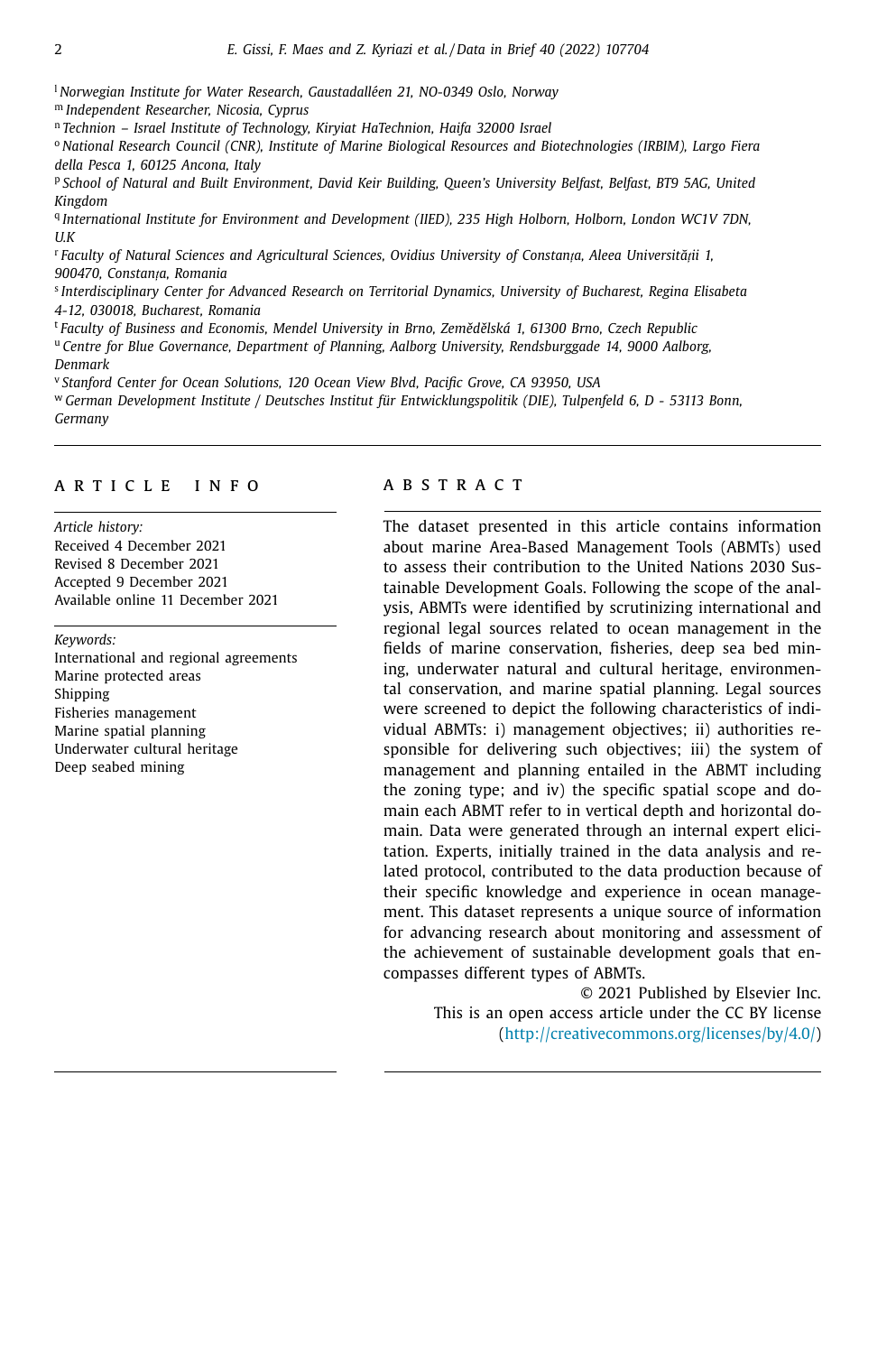| Subject                        | Environmental sciences $\rightarrow$ Management, Monitoring, Policy and Law                                                                                                                                                                                                                                                                                                                                                                                                                                                                                                                                                                                                                                                                                                                                                                                                                                                                      |
|--------------------------------|--------------------------------------------------------------------------------------------------------------------------------------------------------------------------------------------------------------------------------------------------------------------------------------------------------------------------------------------------------------------------------------------------------------------------------------------------------------------------------------------------------------------------------------------------------------------------------------------------------------------------------------------------------------------------------------------------------------------------------------------------------------------------------------------------------------------------------------------------------------------------------------------------------------------------------------------------|
| Specific subject area          | Data pertain to the legal sources in force to the management and planning of<br>the ocean and coastal areas in area under and beyond national jurisdiction.                                                                                                                                                                                                                                                                                                                                                                                                                                                                                                                                                                                                                                                                                                                                                                                      |
| Type of data                   | Table                                                                                                                                                                                                                                                                                                                                                                                                                                                                                                                                                                                                                                                                                                                                                                                                                                                                                                                                            |
| How the data were acquired     | An initial list of 47 ocean-related international agreements (at global and<br>regional levels) was compiled, with respect to shipping, fisheries management,<br>deep seabed mining in the Area, underwater natural and cultural heritage,<br>environmental conservation, and marine spatial planning. We screened them<br>and compiled a list of ABMTs mentioned by the respective legal sources and<br>related tools. We recorded how legal sources at the international level have<br>shaped ABMTs with regard to spatial scope, mandate and responsibilities, and<br>single/multiple sector-based objectives. Data about ABMTs were collected with<br>respect to: i) their objectives; ii) authorities responsible for delivering such<br>objectives; iii) the system of management and planning entailed in the ABMT<br>types; and iv) the specific spatial scope and domain each ABMT refer to in<br>vertical depth and horizontal domain. |
| Data format                    | Analysed (the repositories where primary sources are hosted are all reported<br>in the last column of the table in supplementary information)                                                                                                                                                                                                                                                                                                                                                                                                                                                                                                                                                                                                                                                                                                                                                                                                    |
| Description of data collection | Of the initial full list of ocean-related international agreements, we retained<br>only those responding to the following two criteria: i) implementation in<br>practice; and ii) existing specific, identifiable geographical scope for zoning.                                                                                                                                                                                                                                                                                                                                                                                                                                                                                                                                                                                                                                                                                                 |
| Data source location           | Data source locations are reported in the Dataset table, column "Data source<br>location, additional information, notes or web links"                                                                                                                                                                                                                                                                                                                                                                                                                                                                                                                                                                                                                                                                                                                                                                                                            |
| Data accessibility             | In this article                                                                                                                                                                                                                                                                                                                                                                                                                                                                                                                                                                                                                                                                                                                                                                                                                                                                                                                                  |
| Related research article       | If accepted, the article to be cited as in press is the following:<br>E. Gissi, F. Maes, Z. Kyriazi, A. Ruiz-Frau, C. Frazão Santos, B. Neumann, A.<br>Quintela, F. L. Alves, S. Borg, W. Chen, M. da Luz Fernandes, M. Hadjimichael, E.<br>Manea, M. Marques, F. M. Platjouw, M. E. Portman, L. P. Sousa, L. Bolognini, W.<br>Flannery, F. Grati, C. Pita, N. Văidianu, R. Stojanov, J. van Tatenhove, F. Micheli,<br>A.K. Hornidge, S. Unger (2022) Contributions of marine area-based<br>management tools to the UN Sustainable Development Goals, Journal of<br>Cleaner Production, 330, 129910, DOI:10.1016/j.jclepro.2021.129910                                                                                                                                                                                                                                                                                                           |

### **Specifications Table**

## **Value of the Data**

- The value of this data derives from the systematic analysis of Area-based management tools (ABMT) proposed in this study providing a complete and unique source of information for further research, for instance, related to defining performance indicators for sustainable development goals to encompass the different types of ABMTs, whose characteristics are analysed and reported here.
- Decision makers, non-governmental organizations, practitioners and marine managers can use this dataset to understand, confront, and select the best area based management tool based on the characteristics resulting in this secondary dataset to address the specific management problem they need to address.
- This dataset can be used to set potential monitoring strategies and protocols based on the data collected here for the area-based management tools, for instance, to define a framework of indicators for the achievement of sustainable development goals.

## **1. Data Description**

Data about Area-based management tools (ABMTs) and related legal sources from international and regional agreements. All the primary sources were retrieved from public institutional websites of the respective responsible authorities and accessed on March 9, 2020. The data protocol for the identification and description of ABMTs from legal documents and acts reports the following information: i) ABMT focus/sector or type of management defined under each tool, ii) reference to the legal source including short name of the source and/or name of the institution,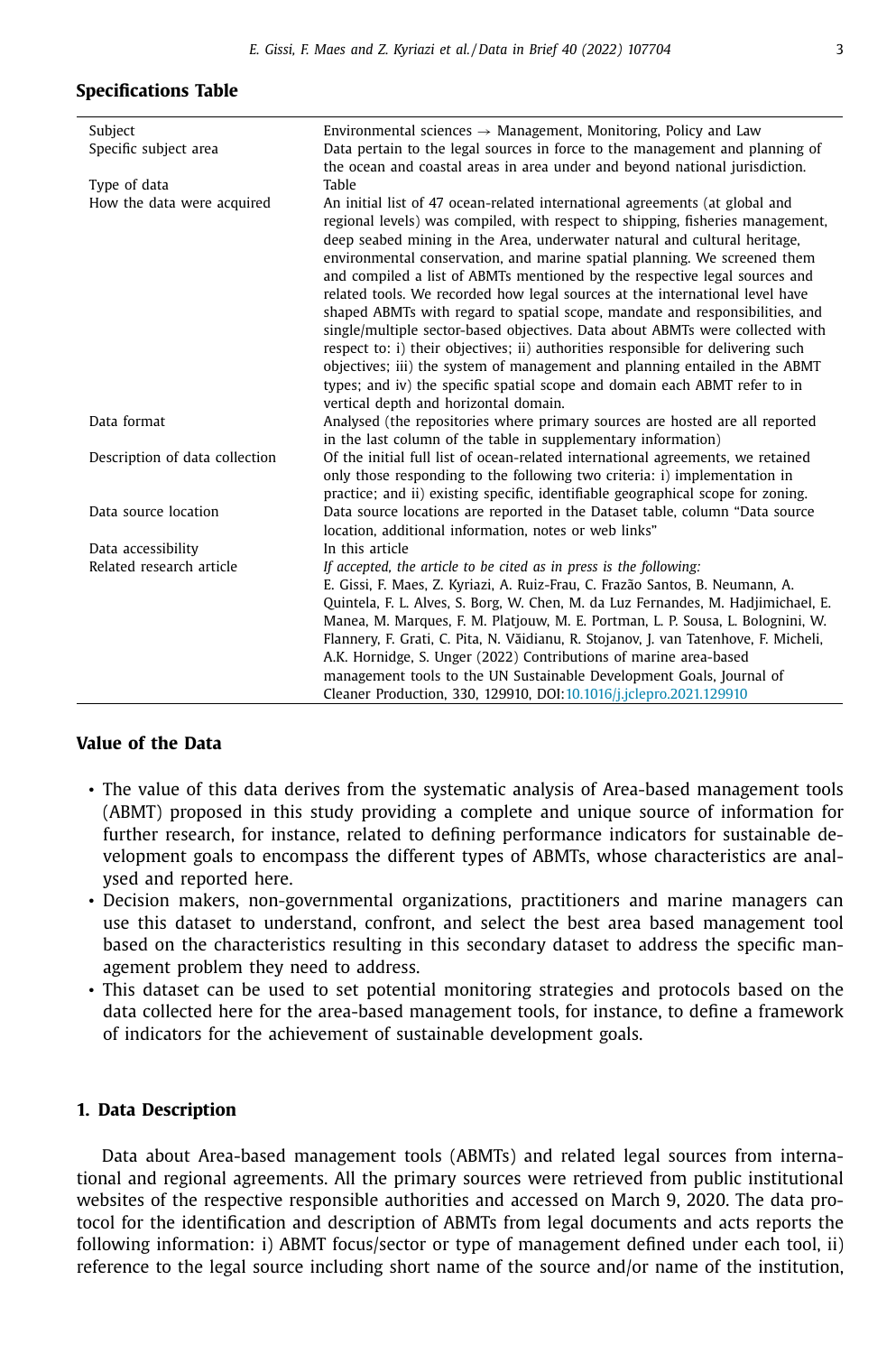iii) year of entry into force of the legal sources, iv) short definition as used in official documents  $(including references to article/s), v)$  instruments used to implement ABMT, vi) vertical marine subdivisions/zones to which ABMT applies, vii) brief outline of the maritime jurisdictional areas addressed, (according to UNCLOS [\[1\]\)](#page-4-0), viii) brief description or outline of sector/topic for establishing/ mentioning an ABMT, ix) Authority associated with the ABMT, x) list of tools and/or management strategies associated), xi) year of issuing and example(s) of implementation, xii) link to the primary legal source.

#### **2. Experimental Design, Materials and Methods**

Data were generated considering to identify ABMTs and related characteristics, then to assess their contribution to the United Nations Sustainable Development Goals [\[1\].](#page-4-0) We defined Area-Based Management Tools (ABMTs) as globally applied, purpose-orientated instruments used in the planning and management of marine and coastal areas, entailing the implementation of a system of rights and duties in a particular management area (spatially explicit), under the responsibility of a designated authority, to afford high levels of protection  $[2,3]$ . Since the system of rights and duties is enforced through legal sources, we search for ABMTs and data by selecting legal sources related to planning and management of marine and coastal areas for conservation, shipping, fisheries, deep seabed mining, and Underwater Cultural and Natural Heritage (UCNH) management, and Marine Spatial Planning (MSP).

Because of the global scope of the analysis, we identified legal sources at international (e.g., United Nations) and regional level (e.g., Regional Fishery Organizations), without addressing specific regulations at national level of individual States. Since of international and regional agreements covered all ocean, we consider the dataset representative of the ABMTs implemented globally.

The authors compiled an initial list of 58 ocean-related international agreements (at global and regional levels). We removed 11 international agreements that were not implemented yet, and obtained a final list of 47 international agreements.

We screened them and compiled a list of ABMTs mentioned by the respective legal sources and related tools. We recorded how legal sources at the international level have shaped ABMTs with regard to spatial scope, mandate and responsibilities, and single/multiple sector-based objectives. Data about ABMTs were collected with respect to: i) their management objectives; ii) authorities responsible for delivering such objectives; iii) the system of management and planning entailed in the ABMT forms; and iv) the specific spatial domain ABMTs refer to (both vertical depth and horizontal).

Data were generated through internal expert elicitation. Experts involved – as the authors of this study – were part of the Working Group on "Area Based Management" of the European COST Action CA 15217 OceanGov "Ocean Governance for Sustainability: Challenges, Options and the Role of Science". The experts had a diverse and in-depth knowledge about the different Area-Based Management Tools (ABMTs) related to conservation, shipping, fisheries, deep seabed mining, Underwater Cultural and Natural Heritage (UCNH), and Marine Spatial Planning (MSP).

The experts, divided in groups by management sector, were asked to compile an initial list of international and regional legal sources for their management sector. The initial lists were then shared among the entire team to identify potential missing sources. Once the lists were defined, the data collection was performed in groups by annotating data from the legal sources on a shared spreadsheet. The groups were initially trained with a workshop held in Aveiro (Portugal) in June 2018. All the authors contribute to identifying the legal sources and revising the data collected remotely.

## **Ethics Statements**

The data collection and process does not involve any ethical concerns.